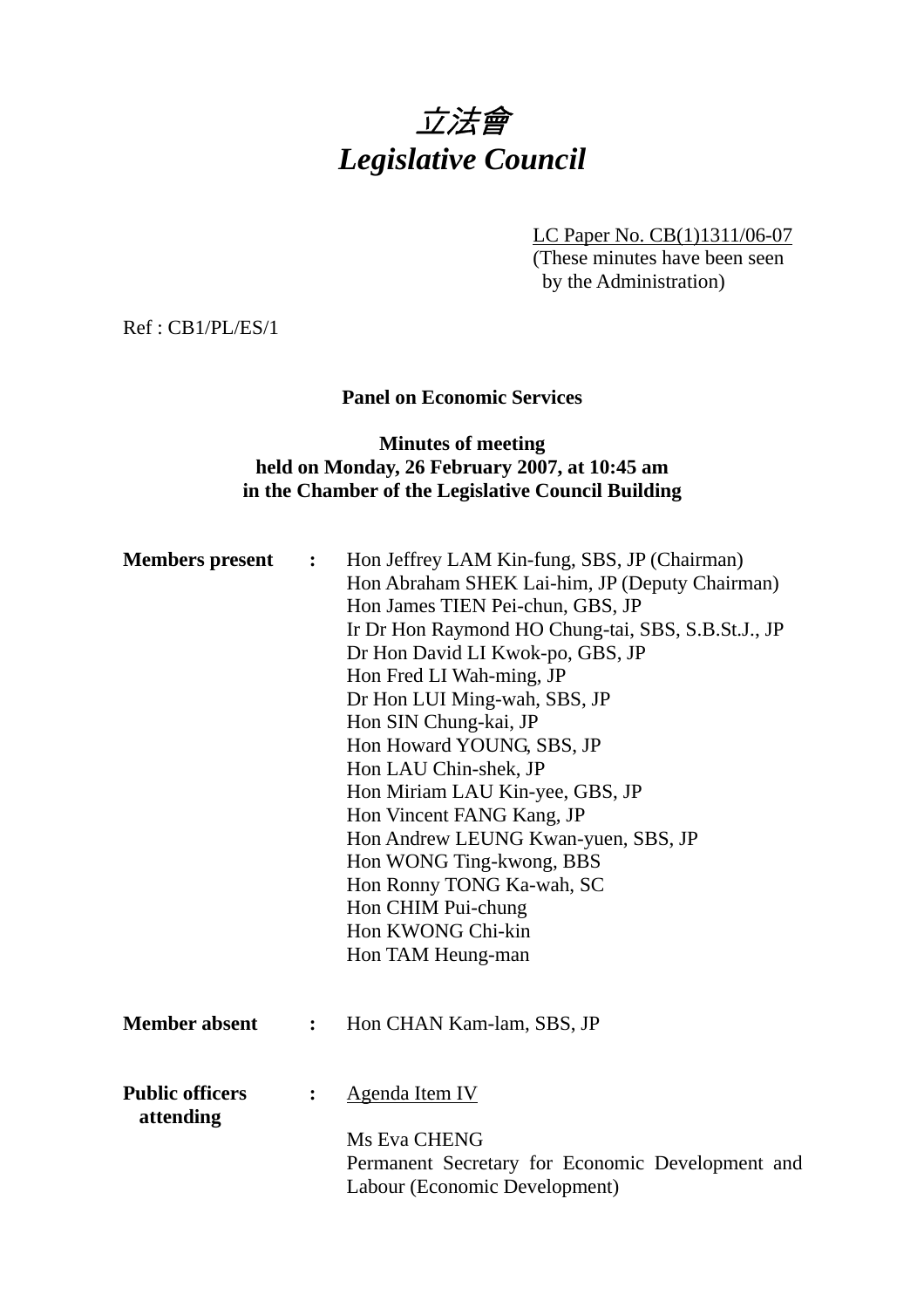|                              | Mr Howard LEE<br>Deputy Secretary for Economic Development and<br>Labour (Economic Development)                 |
|------------------------------|-----------------------------------------------------------------------------------------------------------------|
|                              | Mr LAM Chiu-ying<br>Director<br><b>Hong Kong Observatory</b>                                                    |
|                              | Dr WONG Ming-chung<br><b>Assistant Director (Forecasting and Warning Services)</b><br>Hong Kong Observatory     |
|                              | <b>Agenda Item V</b>                                                                                            |
|                              | Ms Eva CHENG<br>Permanent Secretary for Economic Development and<br>Labour (Economic Development)               |
|                              | Mr Michael WONG<br>Deputy Secretary for Economic Development and<br>Labour (Economic Development)               |
|                              | Mr Francis CHENG<br>Principal Assistant Secretary for Economic<br>Development and Labour (Economic Development) |
|                              | Mr Norman LO<br>Director-General of Civil Aviation                                                              |
|                              | Mr Anthony TAM<br><b>Assistant Director-General of Civil Aviation (Airport</b><br>Standards)                    |
| <b>Clerk in attendance :</b> | Ms Connie SZETO<br>Chief Council Secretary (1)6                                                                 |
| <b>Staff in attendance</b>   | Ms Debbie YAU<br>Senior Council Secretary (1)1                                                                  |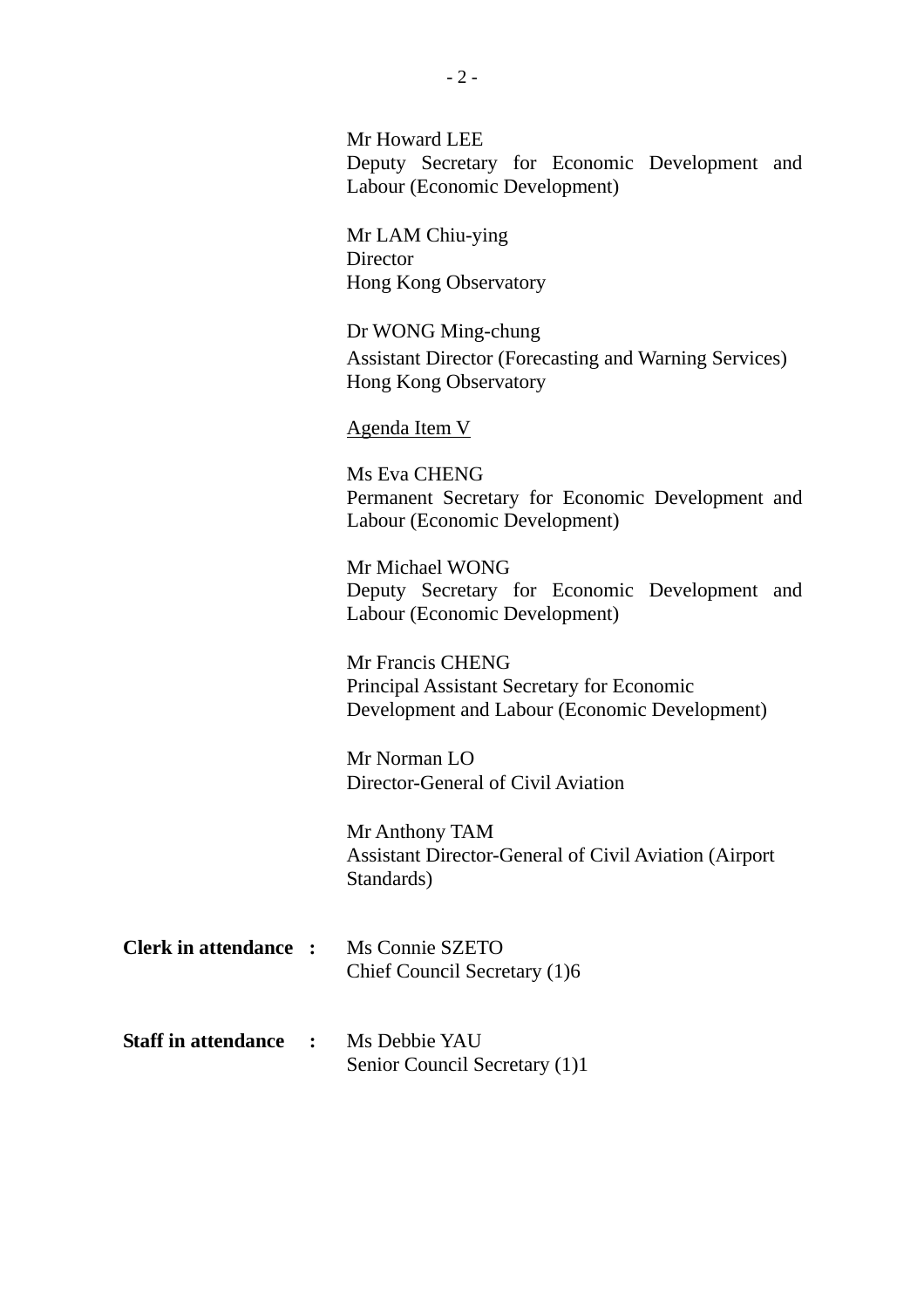## Ms Michelle NIEN Legislative Assistant (1)9

#### **I Confirmation of minutes and matters arising**  Action

 $(LC$  Paper No.  $CB(1)992/06-07$  - Minutes of meeting held on 21 December 2006)

The minutes of the meeting held on 21 December 2006 were confirmed

## **II Information papers issued since last meeting**

(LC Paper No. CB(1)875/06-07(01) *(issued via e-mail)*  - Tables and graphs showing the import and retail prices of major oil products from January 2005 to December 2006 furnished by the Census and Statistics Department)

2. Members noted the above information paper issued since last meeting.

## **III Items for discussion at the next meeting**

| $(LC$ Paper No. $CB(1)966/06-07(01)$ - List of outstanding items for |            |  |  |  |  |  |  |
|----------------------------------------------------------------------|------------|--|--|--|--|--|--|
|                                                                      | discussion |  |  |  |  |  |  |

LC Paper No.  $CB(1)966/06-07(02)$  - List of follow-up actions)

3. Members agreed to discuss the following items proposed by the Administration at the next meeting to be held on Monday, 26 March 2007, at 10:45 am:

- (a) Auto-fuel prices and fuel surcharges on air passengers; and
- (b) Report on the public consultation exercise on the way forward for competition

4. On 3(a), Mr Andrew LEUNG enquired whether oil companies and airlines would be invited to join the discussion of the item. Mr WONG Ting-kwong said that the Panel should invite representatives of major oil companies to attend the meeting although they might not disclose sensitive information relating to their operation, such as import oil prices. Mr Howard YOUNG suggested that instead of inviting individual airlines, the Panel should consider inviting representatives of the Board of Airline Representatives Hong Kong (BARHK) to join the discussion. Members agreed that major oil companies in Hong Kong and BARHK be invited to attend the meeting for this item.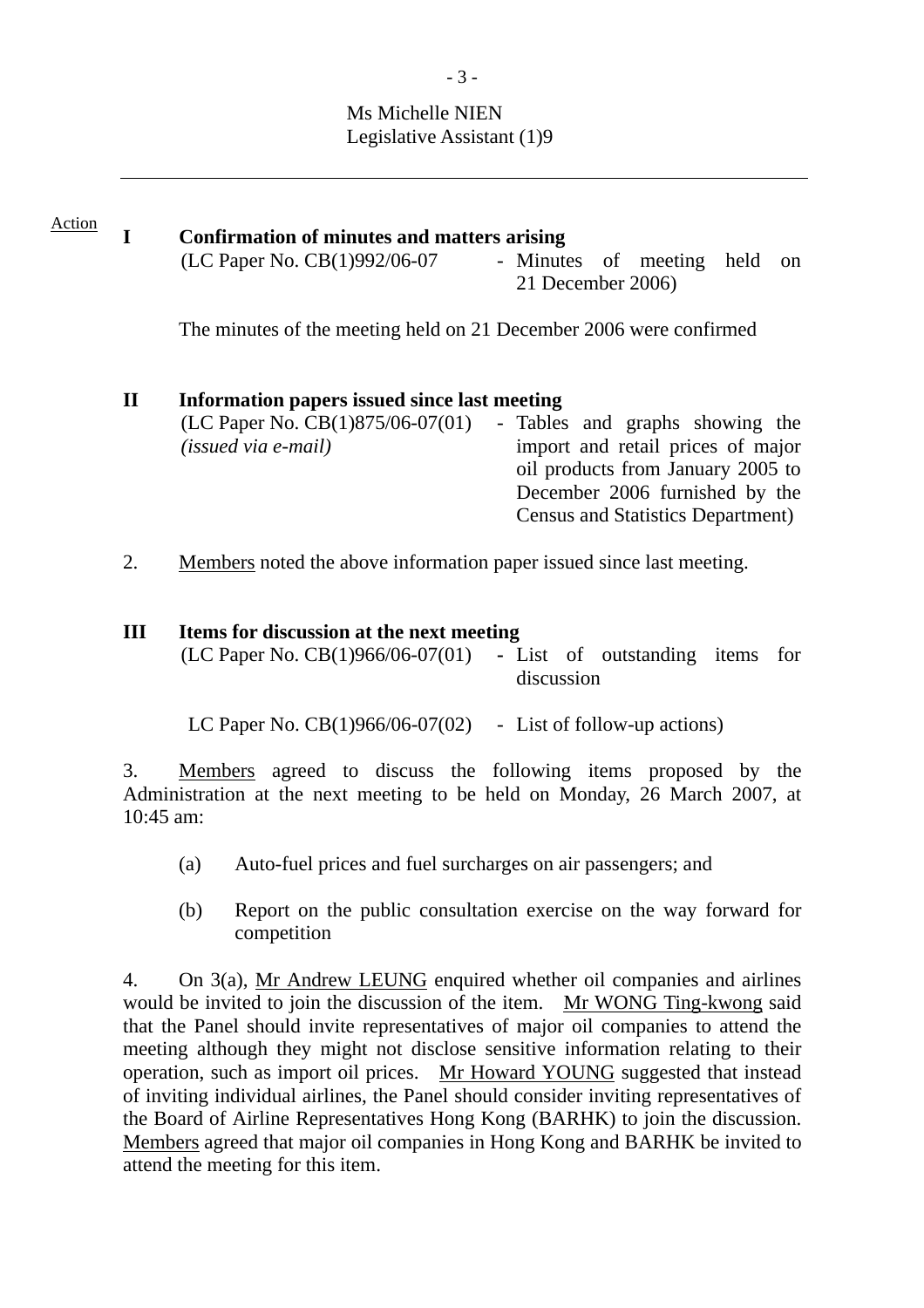## **IV Modifications to the Tropical Cyclone Warning System**

(LC Paper No. CB(1)966/06-07(03) **-** Information paper provided by the Administration)

## Briefing by the Administration

5. At the invitation of the Chairman, the Director of the Hong Kong Observatory (D/HKO) briefed members on the changes to the Tropical Cyclone Warning System (TCWS) the HKO planned to implement from the coming tropical cyclone season. The background and implementation details were as follows:

- (a) Since 1970s, wind speeds in the Victoria Harbour had been used as the reference for the issue of both No. 3 and No. 8 signals. However, after the passage of Typhoon Prapiroon in early August 2006, the HKO had received a lot of comments that the existing criterion for the issue of No. 8 signal should be updated to reflect the much dispersed population nowadays and to alert the public to potential significant disruptions to air traffic due to tropical cyclones:
- (b) Against the background in (a), the HKO had conducted a comprehensive review of the existing TCWS. The HKO had formed an Academic Advisory Committee comprising scholars and experts for seeking advice from the perspectives of physical and social sciences disciplines. It had also held many seminars and focus group meetings with relevant sectors to consult their views and commissioned a public opinion survey to gauge the needs and expectations with respect to the TCWS;
- (c) With reference to the views collected, the HKO had concluded the following key public expectations about the review of the TCWS:
	- (i) The TCWS should reflect the general wind condition of the whole territory and continue to be based on data and science;
	- (ii) Safety was the key concern and the public should be provided with information required to formulate appropriate response;
	- (iii) The TCWS should not result in excessive over-warning so as to avoid diminishing its value as an alert and causing unnecessary disruptions to society; and
	- (iv) The TCWS should be as simple as possible and changes should require minimal adjustment by the public; and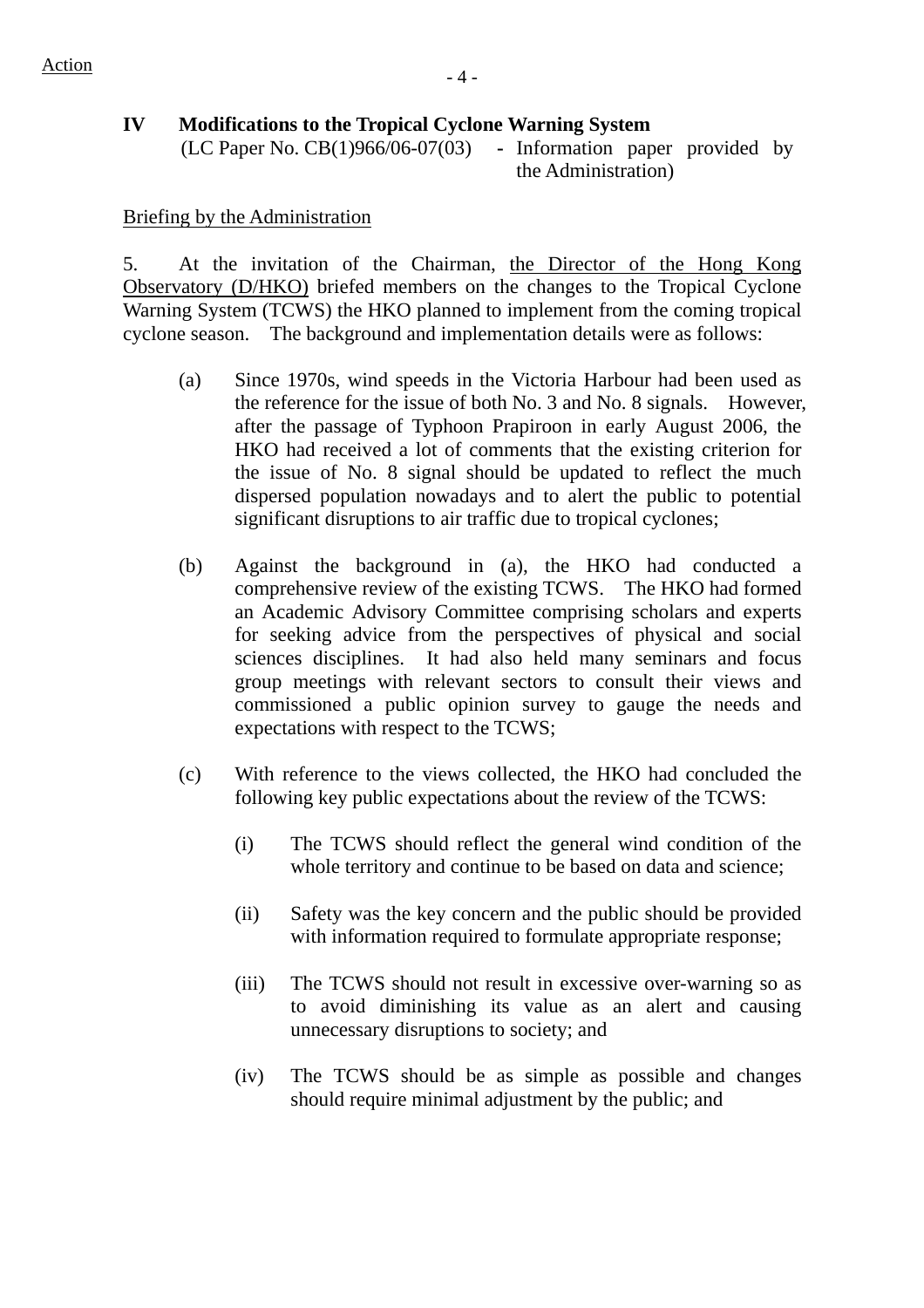## $\frac{\text{Action}}{\text{Action}}$  - 5 -

- (d) On modifications to the existing TCWS, the HKO planned to:
	- (i) expand the reference for the issue of No. 3 and No. 8 signals from the Victoria Harbour to a network of eight near-sea level reference anemometers covering the whole of Hong Kong;
	- (ii) issue No. 3 or No. 8 signals if half or more of the anemometers in the reference network met or were expected to meet the respective wind speed threshold values and the wind condition was forecast to persist;
	- (iii) enhance dissemination of regional wind information; and
	- (iv) add an advisory to its tropical cyclone bulletin that the travelling public check with airlines before departing for the airport when weather conditions likely to cause significant disruptions to air traffic were expected.

6. D/HKO further advised that the planned changes to the existing set of tropical cyclone signals involved only revising the technical reference the HKO used in deciding on the issue of No. 3 and No. 8 signals. To the general public, the same set of signals would continue to be used. It was expected that there was no need for changes to tropical cyclone-related response plans or guidelines by both the Government and the private sector. The HKO would carefully assess the effectiveness of the above changes in the light of practical experiences and comments received after the coming tropical cyclone season. Where necessary, further adjustment and improvements would be made.

## Discussion

## *New advisory for air passengers*

7. Noting that under the same weather condition, individual airlines might come to different decisions on whether to cancel or divert flights, Mr Howard YOUNG enquired whether the airlines would collect weather information by their own for reference in making decisions on flight operations in addition to the information provided by the HKO. Mr YOUNG was also concerned how the HKO could avoid giving out confusing messages to air passengers.

8. In response, <u>D/HKO</u> advised that the HKO operated a dedicated system to provide detailed meteorological information and forecast at the Hong Kong International Airport (HKIA), including wind direction, wind speed and wind conditions like crosswind, turbulence or wind shear. He stressed that decisions on flight cancellation or diversion in case of poor weather condition rested with individual airlines whereby such decisions were usually made taking into account the types of aircrafts involved. The HKO had reviewed the operational arrangements at HKIA with the Airport Authority Hong Kong (AAHK) and airlines. In essence, agreement had been reached under which if the crosswind over the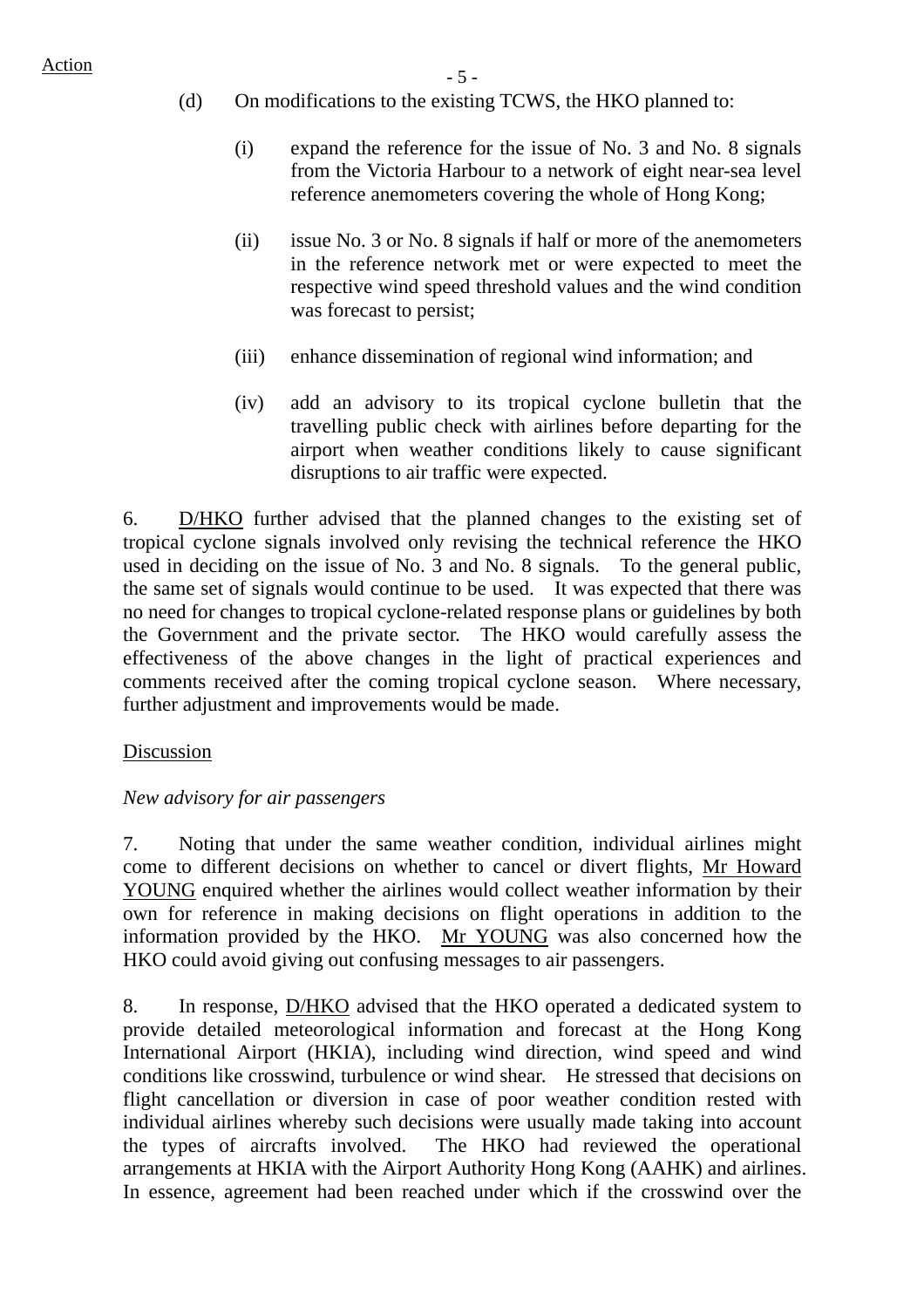airport runways had reached a certain threshold, the HKO would add an advisory to its tropical cyclone bulletin that the travelling public should check with their airlines on the flight arrangements before departing for the airport. The HKO would not announce on behalf of the airlines on flight cancellation. In reply to the Chairman on the adequacy of weather information provided by the HKO to airlines, D/HKO stressed that all along, HKO had maintained on-going communication with its customers, including the airlines, and provided them with adequate and accurate information for flight operations.

## *Reference for the issue of No. 3 and No. 8 signals*

9. Members noted that applying the revised indicators to the 46 tropical cyclones that had affected Hong Kong and necessitated the issue of No. 1 signal or above during the period from 1998 to 2006, the changes would have resulted in an estimated increase of four days with No. 8 signal over the nine-year timeframe. Mr SIN Chung-kai expressed concern that adoption of the revised indicators for the issue of No. 8 signal might increase the frequency and duration for issuing No. 8 signal. In this connection, he enquired whether the duration of those No. 8 signals issued in the nine-year period concerned would be lengthened using the revised indicators.

10. D/HKO clarified that the increase of four days with No. 8 signal upon the application of the revised indicators was an estimation and the duration of the signal in each of the four days might vary, depending on the actual circumstances. At members' request, D/HKO agreed to provide information on the impact of applying the revised indicators in respect of the frequency and duration of those tropical cyclones which had affected Hong Kong during the nine-year period. D/HKO further explained that the estimation had in fact involved the forecast made by HKO staff based on objective technical data as well as other factors such as safety considerations in deciding the issue of No. 8 signal.

(*Post-meeting note*: The information provided by the HKO was circulated to members vide LC Paper No. CB(1)1132/06-07(01) on 13 March 2007.)

11. Mr WONG Ting-kwong expressed the support of the Democratic Alliance for the Betterment and Progress of Hong Kong for the proposal to modify the TCWS as it had taken account of the dispersed population in Hong Kong and acknowledged the fact that economic and social activities were not only confined to both sides of the Victoria Harbour. As the decision to issue No. 3 or No. 8 signal would still involve personal judgment under the modified system, Mr WONG was concerned how HKO could minimize subjective assessment in making weather forecasts.

12. D/HKO highlighted the capability of Numerical Weather Prediction (NWP) model to simulate the future movement of tropical cyclones. Furthermore, unlike in the past where ship observations were the primary source of information on the location and strength of tropical cyclones, the direction and speed of the winds around a tropical cyclone could now be measured by satellite. The NWP model,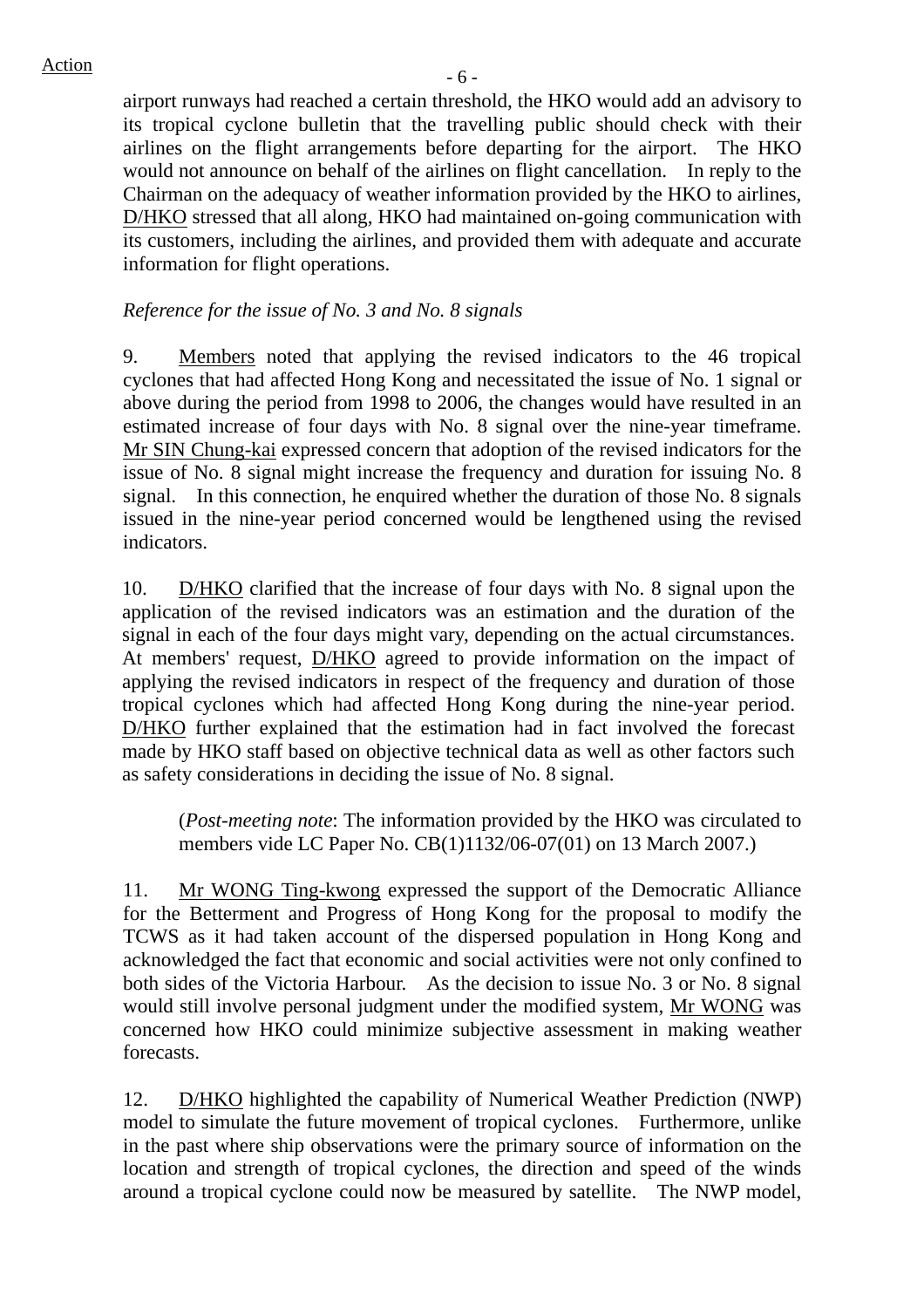together with daily satellite data, enabled HKO's forecasters to predict as objectively as possible the movement, speed and wind distribution of the tropical cyclones.

13. As many local economic activities, including the stock market, would suspend operation once the No. 8 signal was issued, Mr WONG Ting-kwong emphasized the importance to strike a balance between ensuring public safety and avoiding causing unnecessary disruptions to economic and social activities.

14. D/HKO recapped that consultation with the public and relevant sectors on the review of the TCWS had revealed that safety was the primary concern while the system should also avoid causing unnecessary disruptions to society. To strike the balance, the HKO would endeavour to enhance its capability in weather forecasting, in particular in making predictions in wind speed and wind distribution. He elaborated that all along, the HKO had allowed some "leeway" to cater for uncertain circumstances in making weather forecast with a view to ensuring public safety. Such "leeway" had been progressively narrowed over the past years as a result of advancement in HKO's scientific and technological capabilities.

15. Ms Miriam LAU supported the proposed changes to the existing TCWS as it could better reflect the wind condition of different localities of the territory. She however shared members' concern about the possibility of increasing the frequency for issuing No. 8 signal under the modified TCWS, and the resulting disruptions to local economic activities. She stressed that while ensuring public safety, it was also important to ensure that the modified TCWS would not result in excessive over-warning.

16. In response, D/HKO pointed out that if applying the revised indicators, the criterion of No. 8 signal would have been met for four occasions during the period from 1998 to 2006 vis-à-vis three using the existing indicators. However, he anticipated that as technology continued to advance, the HKO would be able to issue warnings of tropical cyclones to reflect more precisely the actual wind condition.

17. Highlighting that the "leeway" in the HKO's forecast had become smaller, D/HKO nevertheless undertook to provide information showing the improvements made in enhancing the accuracy in deciding the issuance of No. 3 and No. 8 signals over the past years.

(*Post-meeting note*: The information provided by the HKO was circulated to members vide LC Paper No. CB(1)1132/06-07(01) on 13 March 2007.)

18. In reply to Ms Miriam LAU's further enquiry, D/HKO confirmed that the pre-notification arrangements of the TCWS remained unchanged and the public would continue to be notified about the issue of No. 8 signal two hours beforehand.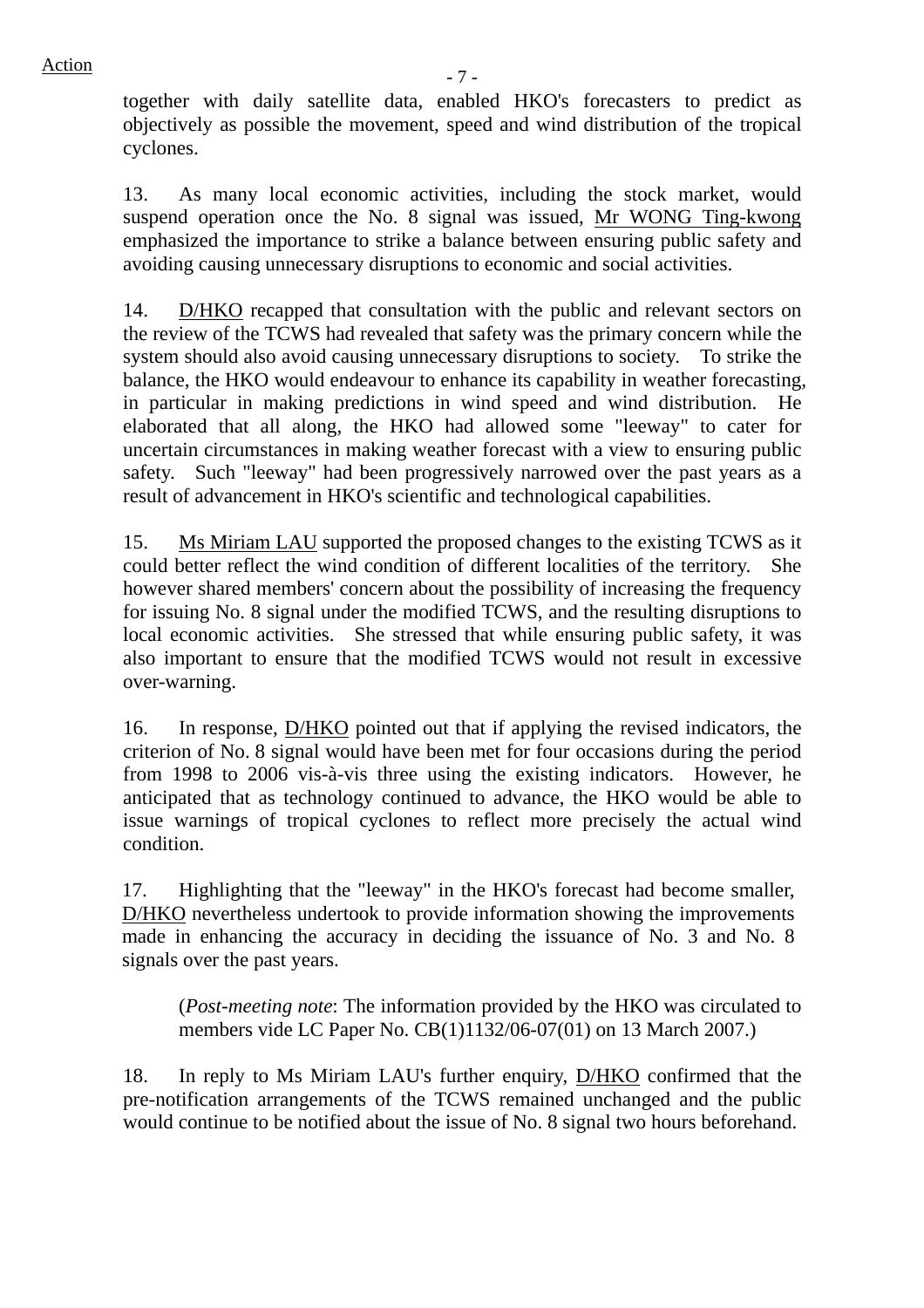19. As the wind speed collected by the same anemometer might vary significantly within the same hour, the Chairman enquired whether the highest/lowest speed or the average speed recorded would be taken as the reading for an anemometer. To avoid technical error in making weather forecast, he was concerned whether HKO would take other factors into consideration in making forecasts instead of relying on the wind speed threshold alone.

20. D/HKO explained that sustained wind speed was measured as 10-minute averages. If the 10-minute wind speed values measured in the same hour at four or more of the anemometers stations met or were expected to meet the respective wind speed threshold values, the HKO would consider issuing No. 3 or No. 8 signal having regard to other factors such as the persistence of the wind condition. D/HKO elaborated that there were occasions where the tropical cyclones, though far from Hong Kong, had brought rainbands with transient wind speeds meeting the specified thresholds. If the HKO had predicted that such wind speeds would not persist, it would not issue the No. 3 or No. 8 signal. D/HKO remarked that the modified TCWS had already taken into account such circumstances.

21. In reply to the Chairman's further enquiry on whether there were any international standards for TCWS, D/HKO advised that each place had devised its own TCWS having regard to local considerations and factors such as building landscape and building height etc.

22. Mr Howard YOUNG enquired about the mechanism in determining the cancellation of a tropical cyclone signal. D/HKO advised that similarly, data of the 10-minute wind speed collected from the anemometers in the same hour was used in deciding whether to cancel an issued signal. However, if assessment showed that the wind speed might not persist but become higher again within a short duration, the HKO might defer cancellation of the signal to a more suitable timing.

23. Mr Ronny TONG noted that the public in general was more concerned whether there would be any change to their work schedules under the new TCWS. He considered that apart from gales, rainstorms also affected public safety and caused much inconvenience for people in traveling to work or for school, in particular those living in remote areas.

24. The Permanent Secretary for Economic Development and Labour (Economic Development) (PSED) re-iterated that the planned changes to the existing TCWS involved only revising the technical reference the HKO used in deciding on the issue of No. 3 and No. 8 signals. To the public, the same set of signals would continue to be used. There was no need for changes to tropical cyclone-related response plans or guidelines by both the Government and the private sector. D/HKO added that to facilitate the public in formulating their response actions to tropical cyclones, the HKO would further enhance dissemination of regional wind information by, inter alia, highlighting those areas with significantly higher wind speeds in media broadcast; promoting understanding of the modified TCWS and the uneven wind distribution during tropical cyclones;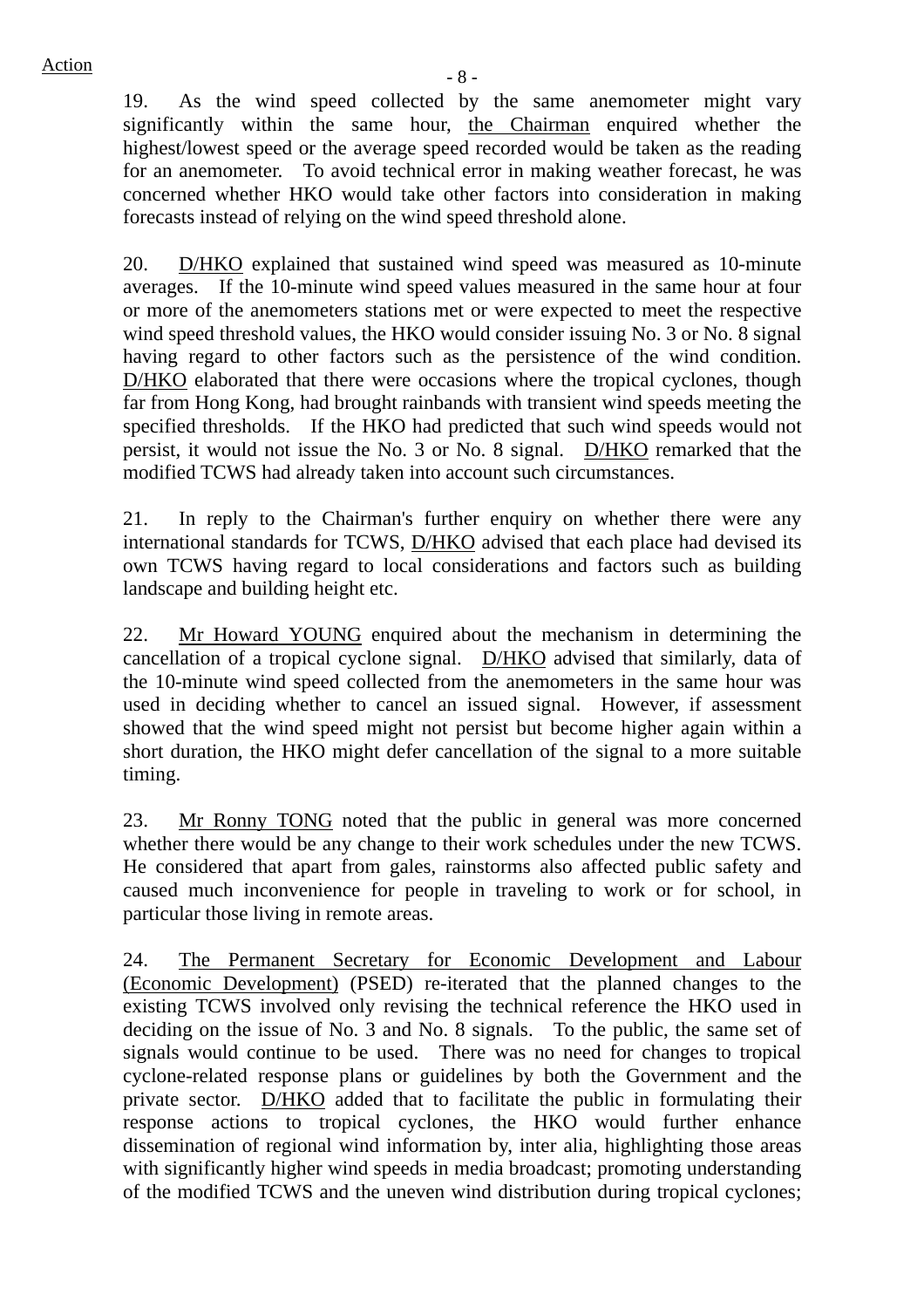## Action **Action**

and encouraging the public to make good use of the full range of weather information on the HKO website and its Dial-a-Weather system.

**V Replacement of the Civil Aviation Department (CAD)'s air traffic control system and the development of a new CAD Headquarters on the Airport Island** 

(LC Paper No. CB(1)966/06-07(04) **-** Information paper provided by the Administration)

## Presentation by the Administration

25. With the aid of power-point presentation, the Assistant Director-General of Civil Aviation (Airport Standards) (ADGCA(AS)) briefed members on the project to replace the existing air traffic control (ATC) system of the Civil Aviation Department (CAD) and the development of a new integrated CAD headquarters on the Airport Island to house the new ATC system and all CAD functional divisions. He also briefed members on the Administration's proposal to create two directorate posts in relation to the ATC replacement project. He highlighted the details as follows:

(a) Growing air traffic

The aircraft traffic at HKIA and overflying traffic through the Hong Kong Flight Information Region (HKFIR) in 2006 were 280 000 (on average 768 daily) and 140 000 (on average 383 daily) movements representing growth of 72% and 95% respectively since the opening of new airport at Chek Lap Kok in 1998. The daily overflying traffic was expected to reach 850 movements by 2020 whereas HKIA would need to handle 1 300 movements per day by 2025. On the traffic growth in airports in the Pearl River Delta (PRD) region, the combined daily movement rate for the five airports, including Hong Kong, Guangzhou, Shenzhen, Macao and Zhuhai, was expected to increase from the present 2 000 to 5 000 movements by 2020. Without replacing the existing ATC system by a more up-to-date system, there would be insufficient system capacity to cope with traffic growth and Hong Kong would be unable to reap the economic benefits brought by increase in air traffic.

(b) Need to replace the existing ATC system

The existing ATC facilities in the ATC centre was designed in early 1990s with a usable life up to around 2012. However, due to limitations in capacity and processing power, the existing system was unable to adopt the latest technology and to provide direct data exchange with surrounding ATC centres. Moreover, there was limited scope for system upgrading and enhancement. In this connection, it was noteworthy that ATC systems used by ATC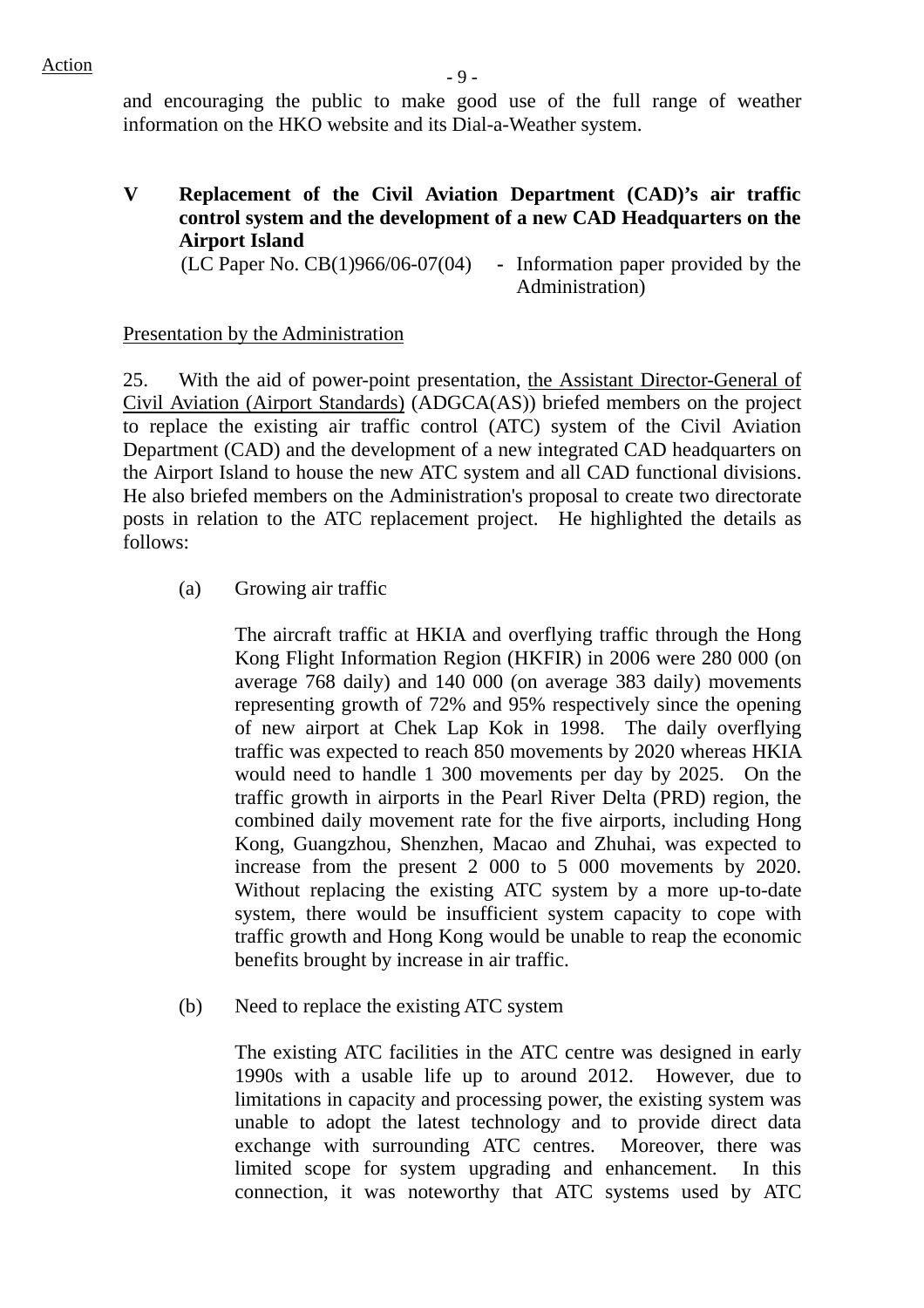authorities in Guangzhou and Shanghai had been enhanced in 2005 while those in Singapore, Taipei and Manila would be progressively enhanced in the next few years.

(c) Need to develop a new CAD headquarters

At present, CAD's headquarters and five functional divisions were scattered among four different locations. This was highly undesirable from the operation angle as it hindered efficient communications, duplicated support services, lengthened emergency response time and prevented CAD from providing convenient one-stop service to the aviation industry and the public. Moreover, there was a lack of space for expansion in the existing ATC complex as well as a lack of suitable area in the vicinity of the ATC complex for expansion. In addition, in-situ replacement of the ATC system was not possible given the limited space and disruption caused to the on-going ATC services. Therefore, it was proposed to develop a new CAD headquarters to house the new ATC system and the whole department. With the consent of the AAHK, a site at the southeastern part of the Airport Island to the north of the Dragonair and China National Aviation Corporation Building had been identified as the location for the new CAD headquarters cum ATC centre. A study completed by the Architectural Services Department in end November 2006 had confirmed that the project at the selected site was technically feasible with no adverse impact on the environment.

- (d) Manpower requirement
	- (i) Having considered the scope and volume of work involved in the ATC replacement project, the Administration proposed to create a dedicated team within CAD to take up the project. A supernumerary directorate officer post of Assistant Director-General of Civil Aviation (ADGCA) (D2) would be created to act as the overall project coordinator and to head the dedicated team comprising 41 non-directorate staff. The post of ADGCA would be created for 5½ years (i.e. from October 2007 to March 2013) as the replacement project needed detailed planning (including adequate contingency planning) and coordination at various stages throughout. All tasks had to be carefully coordinated with thorough risk assessment. Moreover, it was necessary to provide a long period of parallel operations of the existing and the new ATC systems for testing and training.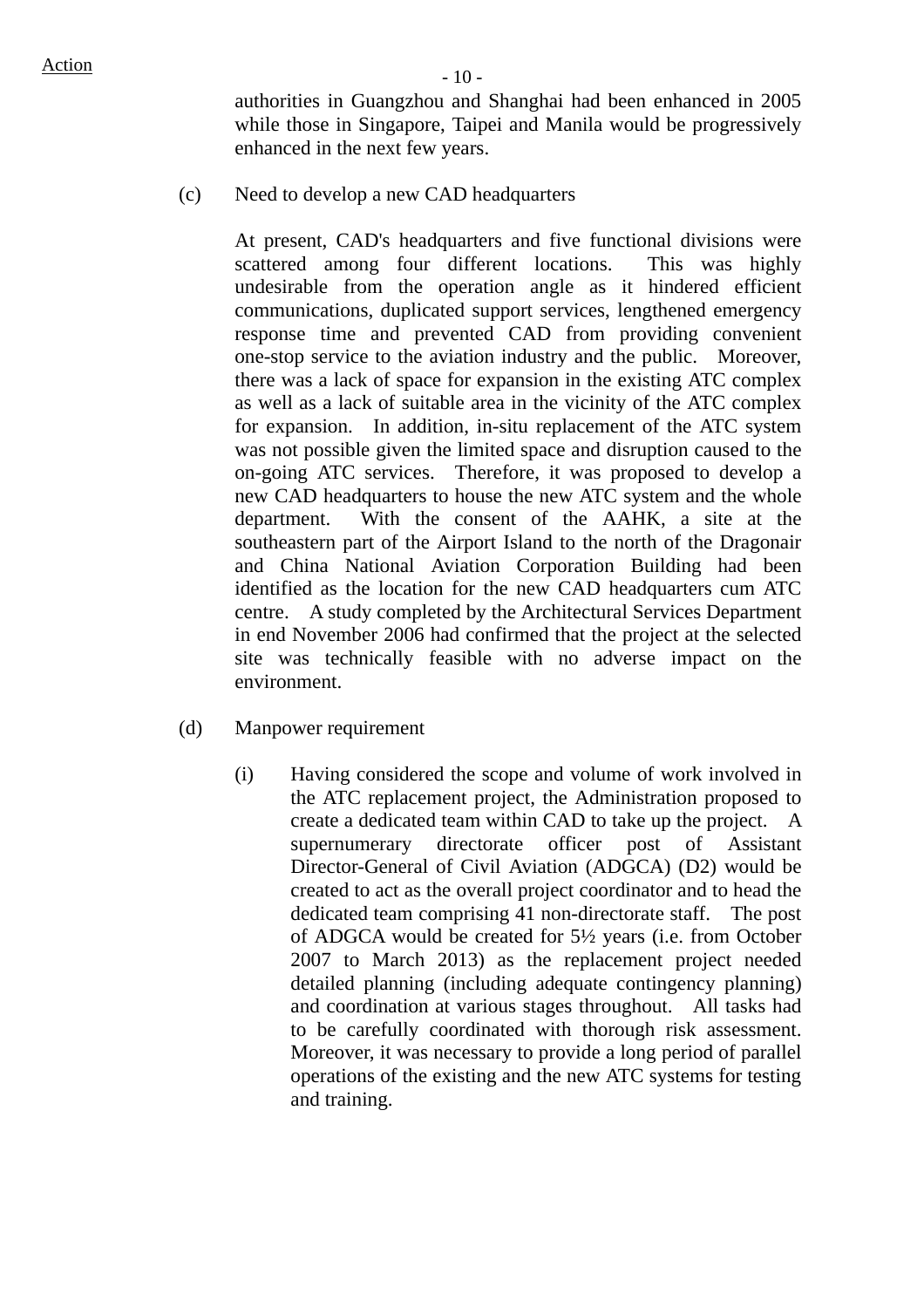$Action$   $-11$  -

(ii) The findings of a study in 2000 by the United Kingdom Civil Aviation Authority on Hong Kong's ATC operations had recommended the setting up of an Air Traffic Management Standards Office (ATMSO) to oversee the safety of ATC operations. CAD had since 2003 set up a skeleton unit to perform some of the essential functions on a temporary basis. However, this temporary arrangement had added pressure on the already stringent staffing situation in CAD, particularly with regard to the air traffic control side, and was becoming unsustainable as air traffic at the HKIA and HKFIR continued to grow. With the need to replace the ATC system confirmed, there was a need to establish an ATMSO on a long term basis to be responsible for reviewing the safety standards of the entire ATC system and ensuring compliance with the latest international standards in the run-up to the establishment of the replacement system and beyond. Given the experience and expertise required to perform the key regulatory functions of air traffic control operations, the Administration proposed to create a permanent directorate officer post at the rank of a Chief Air Traffic Control Officer (D1) in the third quarter of 2007 to head the ATMSO.

26. On the financial implications of the proposal, ADGCA(AS) advised that the total capital cost of the whole project was estimated to be \$3,155 million including estimates of \$1,565 million and \$1,590 million for the replacement of the ATC system and building the new CAD headquarters respectively. A detailed break-down of the costs of the individual components of the replacement ATC system was set out in Annex G of the Administration's paper (LC Paper No. CB(1)966/06-07(04)). Detailed break-down of the building project estimate would be given when the Administration made a further funding proposal for the construction of the new CAD headquarters to the Panel in the fourth quarter of 2007.

27. Regarding the implementation plan, ADGCA(AS) advised that the new ATC system would be commissioned in December 2012. It would take more than two years to design and invite tenders for the new ATC system which comprised 17 major sub-systems and several ancillary systems.

(*Post-meeting note:* The softcopy of the presentation material was circulated through e-mail to all Members vide LC Paper No. CB(1)1021/06-07 on 26 February 2007.)

28. Members noted that the Administration planned to submit the proposed creation of the two directorate posts to the Establishment Subcommittee (ESC) of the Finance Committee (FC) for consideration on 25 April 2007 and to seek funding approval from FC on 11 May 2007 for the new ATC system.

## Discussion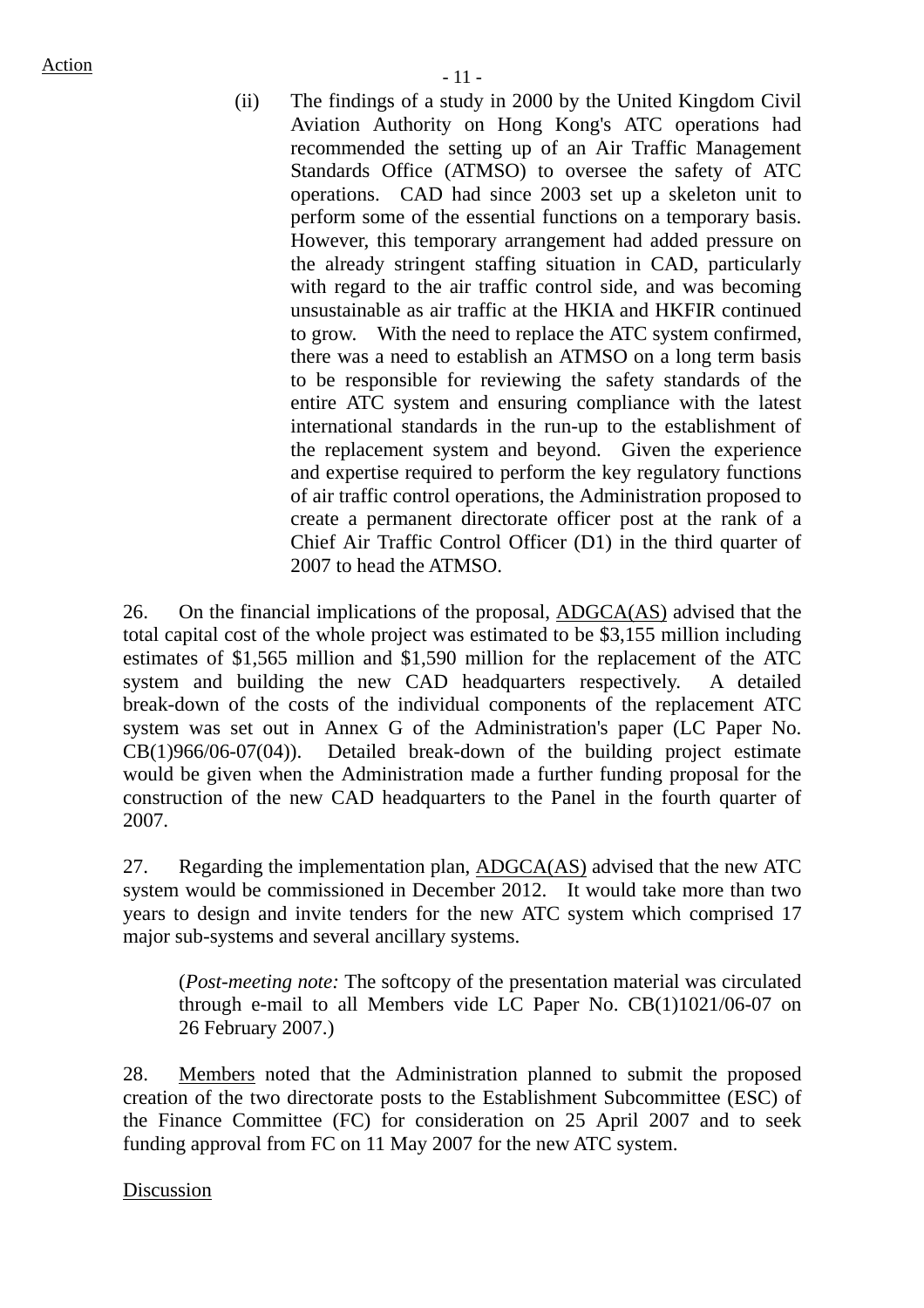## *Development of a new CAD headquarters*

29. Expressing support for replacing the existing ATC system, Ms Miriam LAU stressed that HKIA as the best airport in the world should be equipped with a state-of-the-art ATC system. She considered the proposal worth pursuing albeit its high cost. However, Ms LAU was concerned why CAD had not put up the proposal to develop a new CAD headquarters on the Airport Island to co-locate its functional divisions when HKIA was moved to Chek Lap Kok. Mr SIN Chung-kai and Mr Fred LI shared similar concern.

30. The Director-General of Civil Aviation (DGCA) explained that in 1998, HKIA was relocated to the Airport Island under a very tight schedule and CAD's primary concern at that time was to ensure the continuous compliance of aviation safety and security by the airlines and aircraft maintenance organizations at the new airport. Moreover, under the progressive air services liberalization policy, Hong Kong's aviation sector had been growing rapidly since the opening of the new airport and CAD had to expand to cope with the rising demand for its various services. However, it was increasingly difficult to identify suitable offices in the vicinity of the existing CAD's headquarters and functional divisions. The functional divisions of CAD would be even more scattered if the co-location proposal could not be taken forward. DGCA pointed out that scattered accommodation had undermined work efficiency and duplicated administrative and support services. The new CAD headquarters would better meet the long-term growth of the aviation sector in Hong Kong. He acknowledged that should CAD have been able to anticipate the robust growth in air traffic at the time of HKIA's relocation, it would have put up the co-location proposal. DGCA stressed that the co-location project would enhance CAD's productivity through the speedy provision of services and effective regulation of the aviation community, and maximize synergy among the various stakeholders located on the Airport Island.

31. Mr SIN Chung-kai queried why additional space had not been earmarked to cater for the expansion of the existing ATC centre, including housing the replacement ATC system. He also enquired about the usable life of the new ATC system and the disposal of the existing system after replacement.

32. In this connection, the Chairman was concerned whether additional space would be earmarked in the new CAD headquarters to cater for future expansion arising from air traffic growth in the PRD region and the commissioning of a new passenger terminal at HKIA.

33. DGCA advised that in designing the existing ATC system in the early 1990s, 20% to 25% additional space had been reserved for system upgrade and enhancement. In the last eight years, CAD had enhanced its ATC capacity and efficiency several times to meet the demand arising from the rapid growth in air traffic. However, the existing ATC system was approaching its full design/handling capacity and would need to be replaced by a completely new system to meet the needs of growing air traffic. DGCA further advised that as the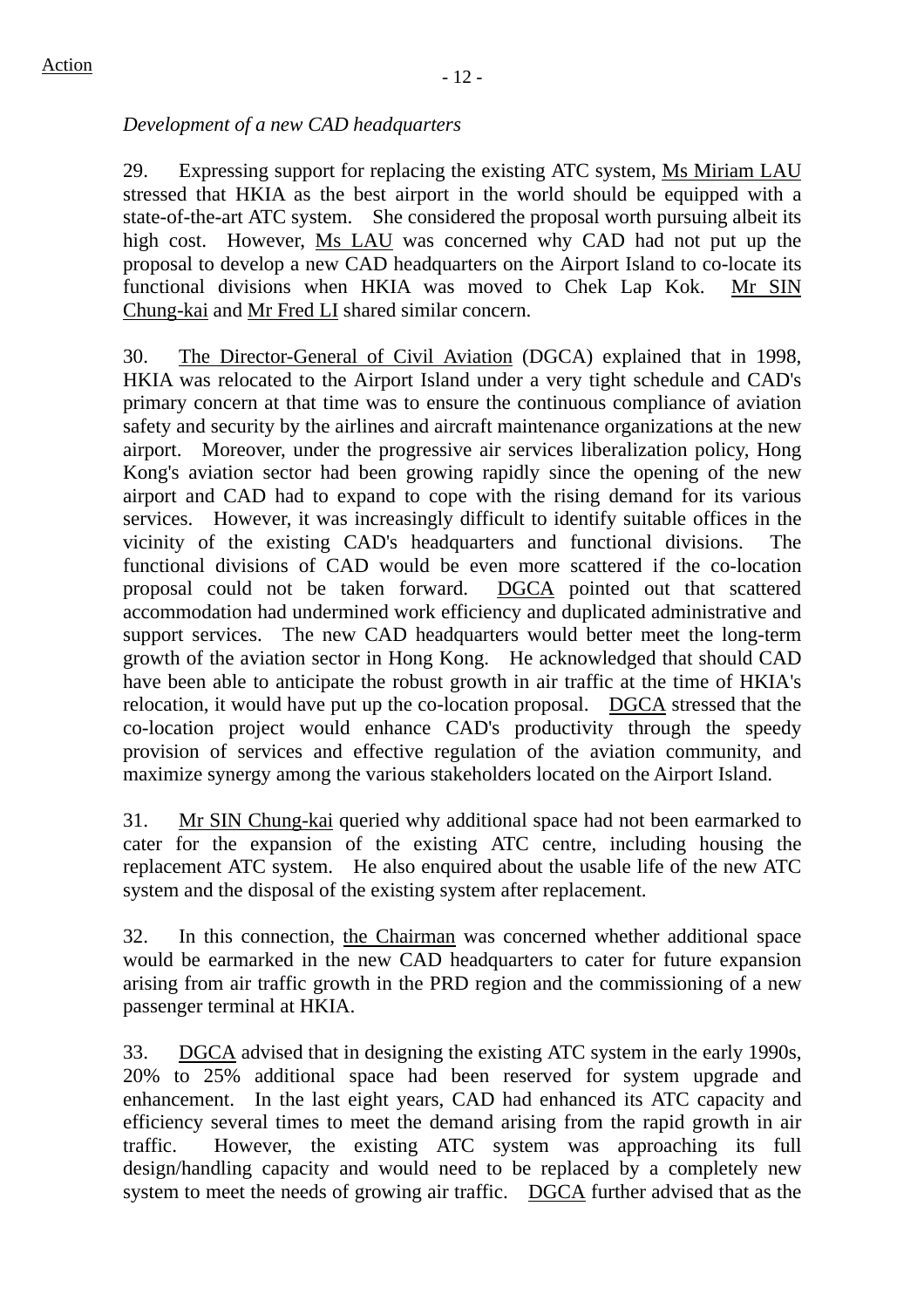replacement ATC system would require a space three times the size of the existing ATC centre and it was necessary to provide on-going ATC services, in-situ replacement of the ATC system was not possible. Moreover, the existing and replacement systems would need to operate in parallel for some time before full transition. As such, CAD had taken the opportunity to develop a new CAD headquarters on the Airport Island to, inter alia, house the replacement ATC system which would likely take up some 75% of the space of the new CAD building.

34. DGCA envisaged that the new ATC system would commence operation by end 2012 with a usable life of about 15 years to around 2027. CAD would consider the need to replace the system again in about 2020. Nevertheless, he assured members that CAD would reserve sufficient space in the new ATC centre for system replacement and office accommodation and no new building would need to be constructed for system replacement. On the disposal of the existing ATC facilities, DGCA explained that it would be deployed as the back-up system for the new ATC system and would be removed after the completion of parallel operation in about six months' time. A new back-up system would then be installed and commissioned in the existing ATC centre.

35. Miss TAM Heung-man enquired about the impact of the new CAD headquarters on the nearby environment and whether the Administration would put in place measures to alleviate such impact. In reply, DGCA remarked that the proposed site had been the most suitable for developing the new CAD headquarters having regard to considerations including environmental impact, staff travelling convenience, availability of other sites in the vicinity of HKIA, and alternative uses of the site for other purposes.

36. Mr Howard YOUNG expressed support for the proposal to replace the ATC system and develop a new CAD headquarters. He agreed that the proposed site which was on the land-side of HKIA was suitable. He sought information on the number of staff who would still be required to work on the restricted air-side after setting up the new CAD headquarters.

37. DGCA pointed out that currently, staff performing ATC functions accounted for 65% of CAD's manpower who were working at the ATC centre located on the restricted air-side, the access to which was subject to time-consuming airport security checks. With the construction of the new headquarters, more than 70% of ATC staff would not be required to work on the restricted air-side.

38. Noting that the existing control tower would be preserved, Ms Miriam LAU enquired about different ATC services to be provided by the existing control tower and the new ATC centre.

39. Mr WONG Ting-kwong expressed the support of the Democratic Alliance for the Betterment and Progress of Hong Kong for the proposal to replace the existing ATC system and develop a new CAD headquarters on the Airport Island. He enquired whether it would be necessary to upgrade services provided by the control tower to tie in with the commissioning of the new ATC system and cater for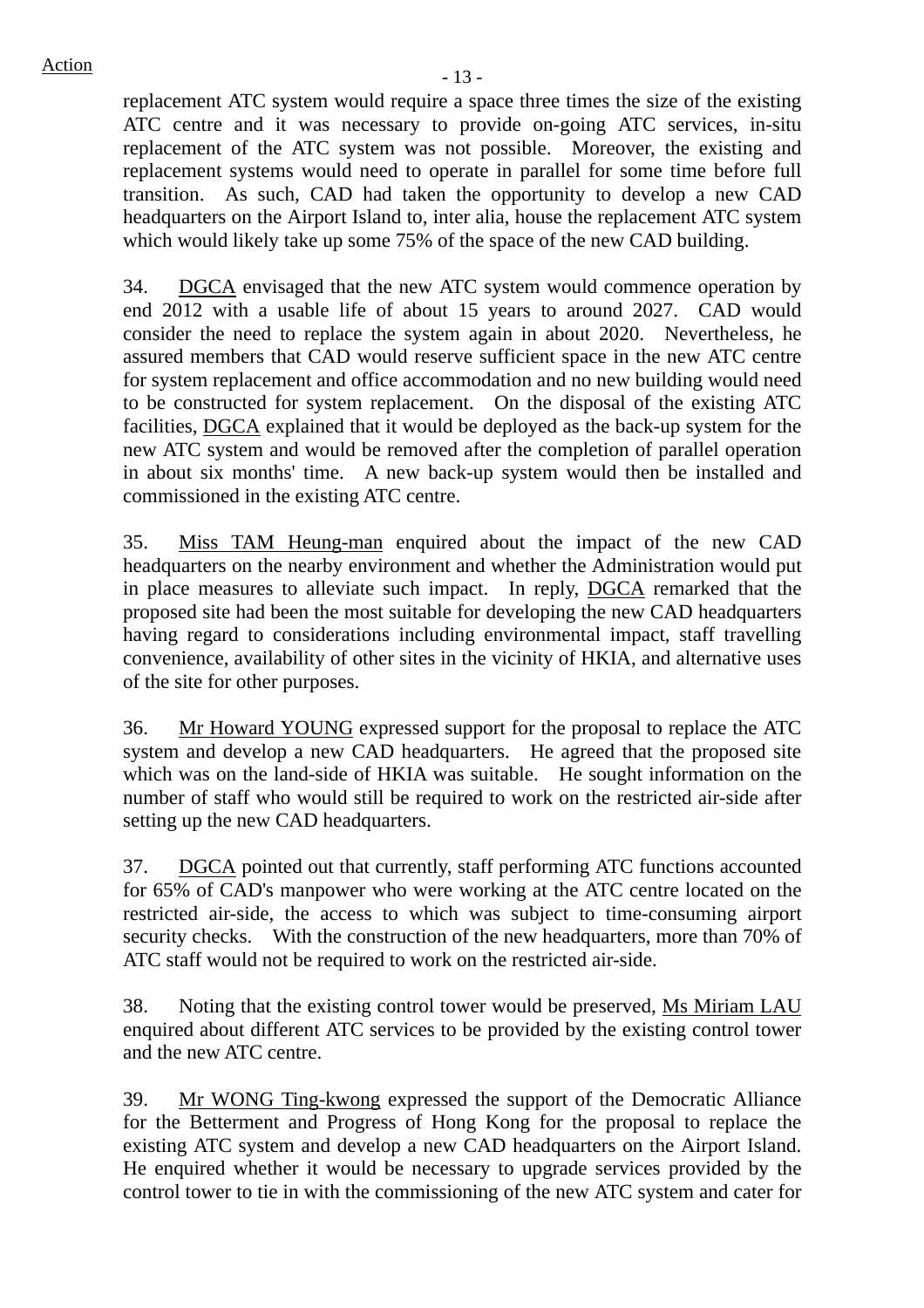the parallel operations of the control tower and the new ATC centre.

40. In response, DGCA highlighted CAD's primary functions including providing ATC services and regulating the civil aviation industry. As the ATC centre controlled air traffic of the entire HKFIR through information gathered by surveillance radars and transmission devices installed at different locations over the territory, the centre could be located away from the air-side of HKIA. The control tower at HKIA only controlled air traffic within its visual range, from which the controllers could have a close and unobstructed view of the runways, taxiways and airport apron. He added that the current control tower and its back-up tower would not be relocated but the equipment at both towers would be upgraded in tandem with the ATC system. Moreover, some modification works would be carried out at the control tower.

41. DGCA further advised that as a regulator of the civil aviation industry, CAD set aviation safety and security standards; ensure the compliance of AAHK, airlines and aircraft maintenance organizations with such standards; and maintained a licensing system for aviation professionals. CAD also participated in the work of the International Civil Aviation Organization (ICAO), implemented ICAO standards and ensured airlines' compliance with the relevant air services arrangements.

## *Replacement of the ATC system*

42. Noting that the existing system, although originally planned to provide service until 2012, had found to be unable to cope with the rising demand, Mr WONG Ting-kwong was concerned that the new ATC system might have a usable life shorter than the expected 15 years. He was therefore keen to ensure that the new ATC system would be a state-of-the-art system in the world.

43. Sharing Mr WONG's view, Mr Howard YOUNG opined that CAD should not lag behind its counterparts in the vicinity in provision of ATC services. Otherwise, Hong Kong would lose its competitive advantage as the regional aviation hub. He also highlighted that the issue of congested air space in the PRD region had received on-going attention of the Liberal Party.

44. DGCA assured members that the new ATC system would adopt the most advanced technology. With increased capacities in data transmission, processing and display power, the new ATC system could provide up to twice the handling capacity of the existing system, thereby meeting the needs of air traffic growth by 2025 as forecast by the AAHK. DGCA advised that the existing ATC system was also the most advanced system of the time when it was designed in the early 1990s. The overall system design and operational requirements were planned to meet an annual forecast traffic of some 200 000 movements in 2005. However, the actual level of aircraft movements had outgrown the projection and reached some 280 000 movements by 2006.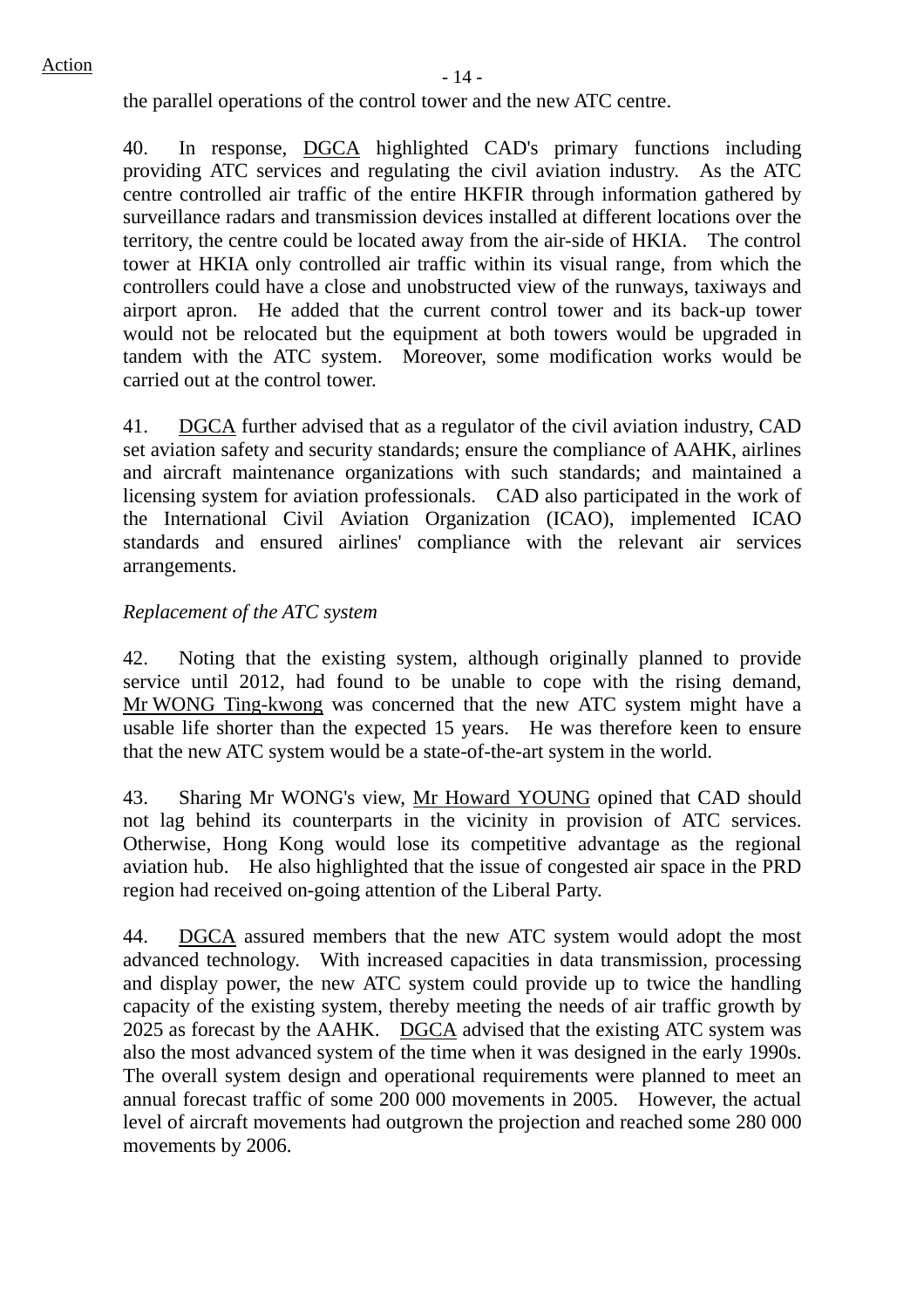45. Noting that the number of aircraft movements in 2006 was 39% higher than the original projection made in early 1990s, Ms TAM Heung-man was concerned how the Administration would ensure more realistic projections on future aircraft movements.

46. DGCA acknowledged that the projection made in early 1990s might have underestimated the growth in air traffic. In fact, under the progressive air services liberalization policy and given the growing number of low-cost carriers, Hong Kong's aviation sector had been growing rapidly since the opening of the new airport. Following the commissioning of new airports in Guangzhou, Shenzhen and Macao, the PRD region was one of the fastest growing areas for air traffic and the pace of development had far exceeded the Government's forecast in early 1990s. For the past eight years, there was an average annual growth rate of 6% to 7% in air traffic. CAD had worked out the present projected level of aircraft movements by 2025 taking account of the past growth rate and the 5-year forecast in the number of aircraft movements made by the ICAO. DGCA pointed out that apart from the ATC system, other elements including the design of flight procedures, airspace management and manpower support all played a part in the smooth and effective provision of ATC services. He assured members that if these elements were well placed, the new ATC system could meet the estimated traffic growth of 490 000 movements provided in AAHK's long-term development plan – *HKIA 2025*. Nonetheless, CAD would review the situation in the light of actual traffic growth and consider the need for replacing the ATC system again in about 2020.

47. In reply to the Chairman's enquiry on the impact of the Administration's policy on air traffic growth, **PSED** stressed that it was the Government's policy to promote Hong Kong's aviation industry and reinforce its position as an international and regional aviation hub. However, air traffic growth was subject to a number of factors, including competition among airports in the region and the growth in the Mainland economy.

48. Mr Fred LI expressed concern about the huge capital cost involved in the project. He considered that the cost-effectiveness of the new ATC system linked closely to the growth in air traffic in the future. He noted that the existing ATC system had been subject to additional strain due to the high concentration of airports in the PRD region, which had created a congested airspace that greatly reduced the efficiency of ATC management. Hence, he was of the view that enhancement in airspace management in the PRD region would also be essential apart from enhancing the ATC system.

49. On airspace management over the PRD region, DGCA advised that CAD, General Administration of Civil Aviation of China and Macao Civil Aviation Authority had put concerted efforts in reviewing and refining related arrangements through the tripartite working group formed to explore long-term resolutions of air traffic management over the PRD area. Good progress had been achieved and CAD would continue to work closely with the two authorities to enhance air traffic capacity, flight safety and ensure sustainable air traffic growth within the PRD region. To meet the anticipated air traffic growth in future, DGCA re-iterated that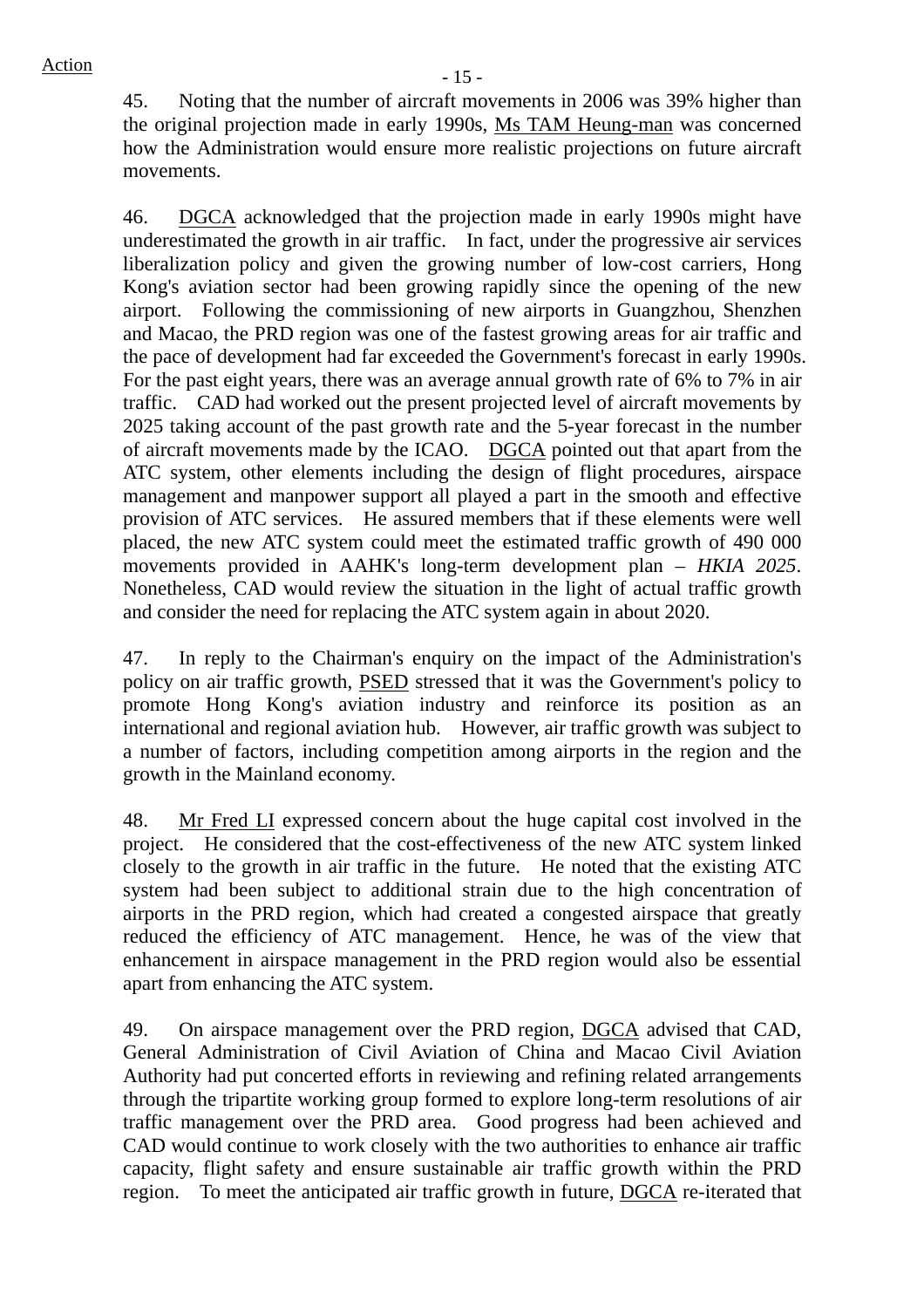CAD had proposed to replace the ATC system now as it would take five to six years to commission a new system. It was expected that the new system could be commissioned by end 2012 when the existing system reached the end of its usable life.

50. The Chairman enquired whether CAD would consider connecting its ATC system with those in the PRD region so as to gain synergy through regional cooperation in terms of information sharing and manpower support and training.

51. In response, DGCA said that as the ATC systems used by other civil aviation authorities in the vicinity had been migrated to more up-to-date systems, it was expected that after the commissioning of new ATC system, CAD would be able to exchange operation-related data with its counterparts to strengthen inter-agency coordination with a view to enhancing ATC efficiency. On manpower support, DGCA advised that the matter was under regular assessment in anticipation of increase in air traffic as a result of improvement in airspace management in the PRD region. In reply to Mr Howard YOUNG's enquiry, DGCA confirmed that the new ATC system and CAD's manpower arrangement could cope with the estimated increase in air traffic.

52. Noting that the existing ATC system could not cope with the rising air traffic demand due to limitations in system upgrading and enhancement, Mr Ronny TONG considered this unacceptable because as he understood, sophisticated systems involving huge capital investment like the ATC system should have allowed ample room for subsequent upgrading and enhancement after commissioning. He considered it wasteful to replace the system by a completely new once every 10 to 15 years.

53. DGCA re-iterated that in the past eight years, the existing ATC system had been enhanced several times and such system enhancements had taken up all the space reserved for the purpose in the existing ATC centre. Moreover, designed in early 1990s, the existing ATC system which was run primarily on 486 chips could not support some of the functionalities common in state-of-the-art ATC systems like automatic display of essential flight data to controllers, and was unable to adopt the latest ATC technology. Its inter-operability with the updated systems in neighbouring ATC centres was also constrained. The system was approaching its full handling capacity. For instance, the number of control positions had already been increased to the system limit and new position could hardly be introduced. The supplier of the existing ATC system had suggested a major modification to the system software, which however involved some risks. PSED stressed that despite partial enhancement of the existing ATC system had been carried out in the past years, the system *per se* could no longer cope with the substantial increase in air traffic and a replacement system was needed by around 2012.

54. Mr Ronny TONG was unconvinced and considered that in designing the new ATC system, a much larger scope for system upgrading and enhancement should be considered. This would obviate the need for commissioning a completely new system again in 10 to 15 years' time.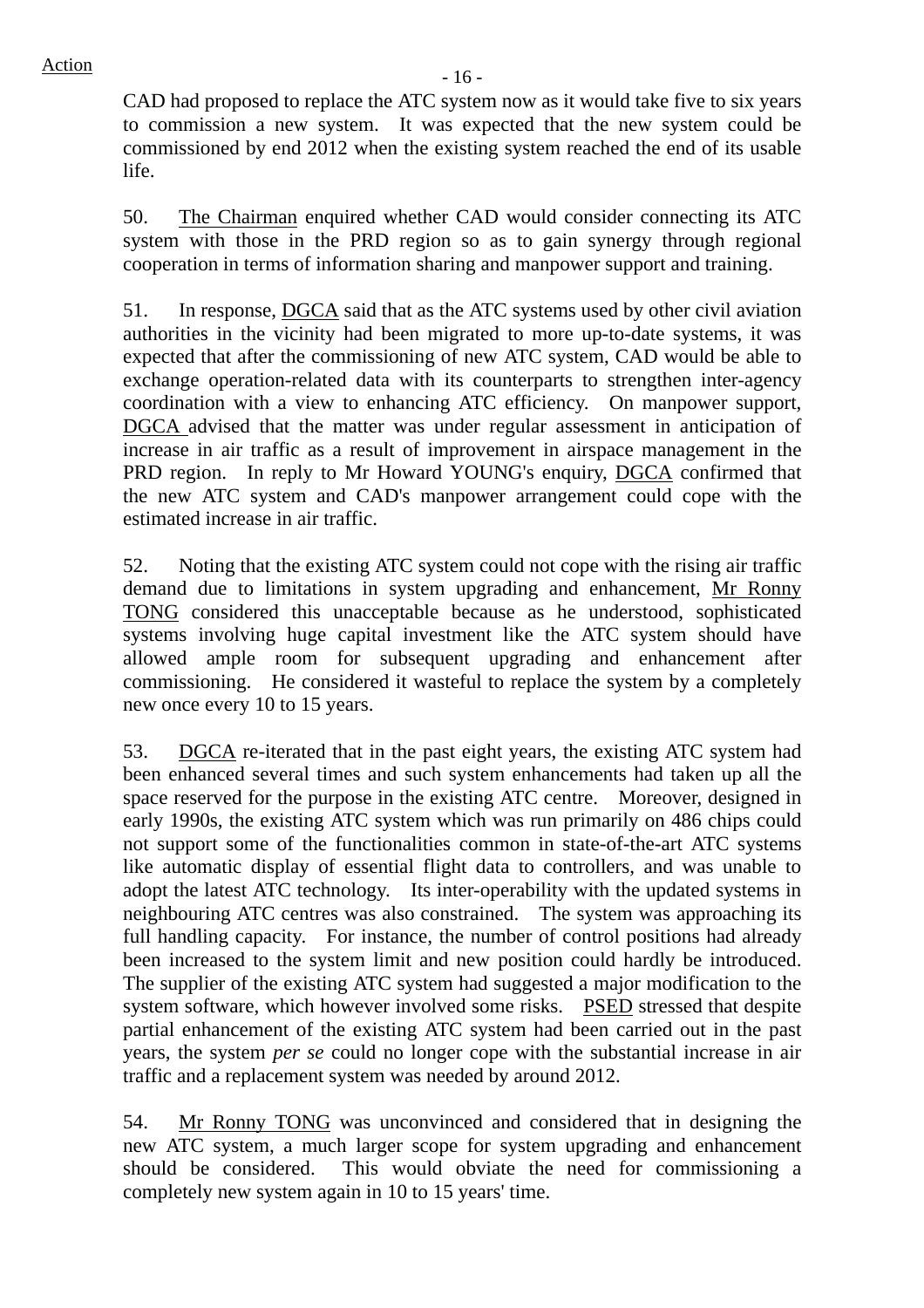55. DGCA assured members that in awarding the contracts for supplying the various components of the new ATC system, the suppliers would be required to reserve capacity for upgrading/enhancement and provide the necessary technical support. Nevertheless, DGCA advised that given rapid technological advancements nowadays, it was difficult to assure at this stage that the new system would not need to be replaced in the next 10 to 15 years.

## *Manpower requirements*

56. Mr Vicent FANG expressed support for the proposal in the Administration's paper. Noting that the notional annual salary cost of the 23 additional posts of non-directorate supporting staff in the dedicated project team and ATMSO at mid-point was \$16.82 million, and the full annual average staff cost, including salaries and staff-on-cost, was \$28.79 million, Mr FANG sought details of the staff on-cost which was about 70% of the salaries. In response, DGCA said that staff on-cost included housing allowance and retirement arrangement. He added that the non-directorate posts would be created within the resources allocated to CAD and the necessary provision had been set aside in the 2007 – 2008 draft Estimates for the purpose.

57. Noting that the project team would comprise 41 non-directorate staff and 12 of them would be re-deployed from within CAD, Mr Vincent FANG was concerned about the manpower position in CAD in maintaining quality ATC services.

58. DGCA explained that the proposed new ADGCA would be supported by 41 non-directorate staff comprising mainly Air Traffic Controllers (ATCO) and Electronic Engineers. In the past two years, CAD had recruited more than 10 Student ATCOs and it planned to recruit another 20 in 2007. The newly recruited staff would be trained to take up the duties of the redeployed staff to ensure undisrupted provision of quality ATC services.

59. Mr Abraham SHEK conveyed the support of the Alliance for the project and creation of the two directorate posts, including the proposal of creating the supernumerary ADGCA post for 5½ years to oversee the development of the new CAD headquarters as well as the commissioning of the new ATC system and related staff training. Given the complexity of the project, Mr SHEK said that CAD should ensure that more experienced staff would be redeployed to join the dedicated project team. He also requested CAD to report to the Panel any savings in manpower subsequent to establishing the new CAD headquarters.

60. DGCA stressed that the replacement of ATC system and construction of the new CAD headquarters were key elements of a highly complicated project. It was expected that being the overall project coordinator, the ADGCA post holder would make effort to achieve an early completion of the ATC centre so that the installation, testing and evaluation of the new ATC system could be started as early as possible. DGCA confirmed that more experienced CAD staff would be redeployed temporarily to assist in the dedicated project team. For the next six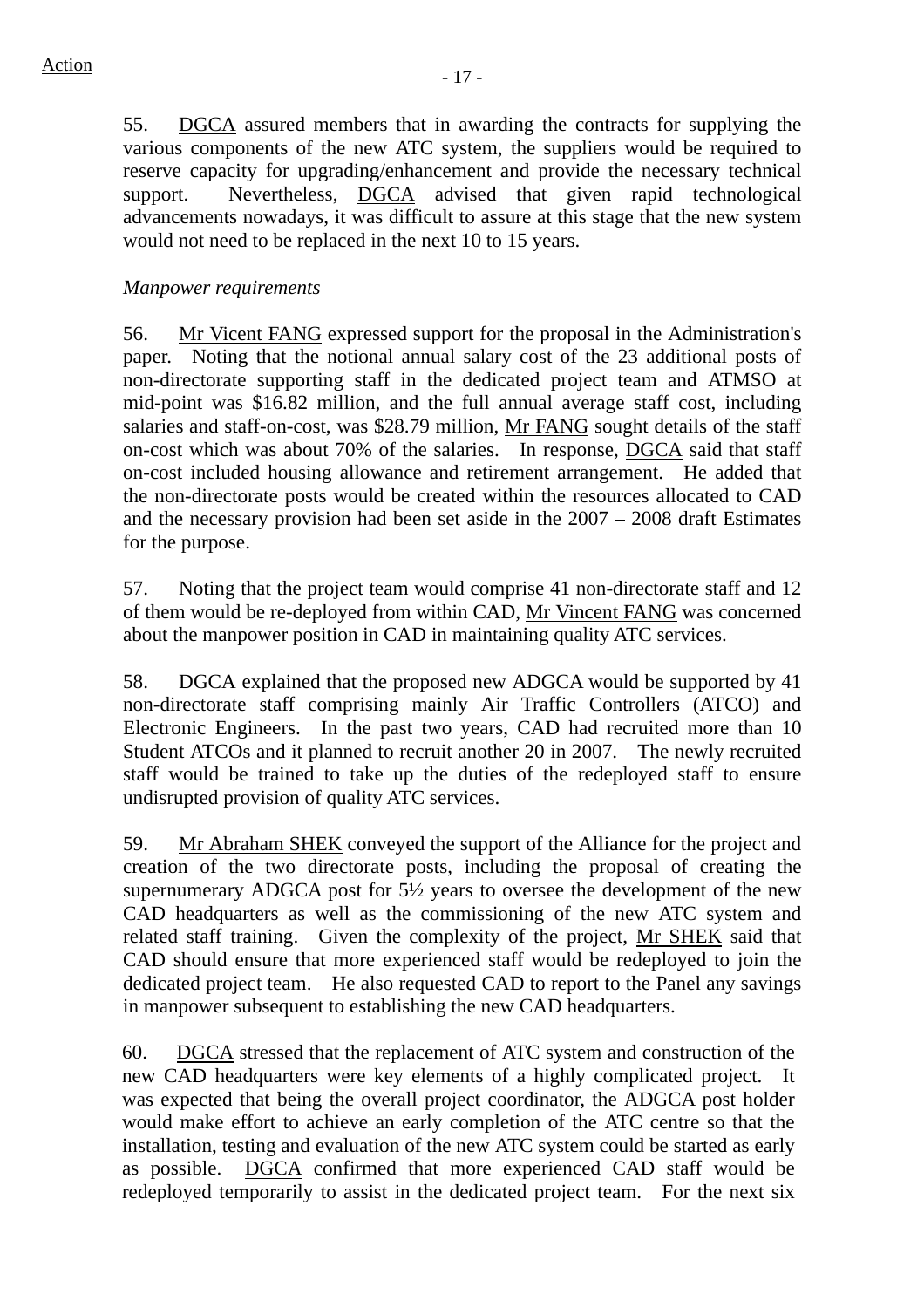Admin

years before the completion of the new CAD headquarters, adequate number of Student ATCOs would be recruited to receive on-the-job training, including the operation of the new ATC system, with a view to providing ATC services of a high safety standard. DGCA envisaged that as the co-location arrangement could enhance the work efficiency of CAD, there should be manpower savings in the long-run. He undertook to brief the Panel accordingly in due course.

## *Implementation plan*

61. Acknowledging the urgency of CAD's proposed project, Mr Vincent FANG opined that the Administration should consider seeking the FC's funding approval for the replacement of ATC system and construction of the new CAD headquarters at the same time, instead of just submitting the proposal to create the two directorate posts and the replacement project in May 2007.

62. DGCA clarified that the Administration planned to submit the proposed creation of the two directorate posts to ESC on 25 April 2007 and the proposal of replacing ATC system to FC on 11 May 2007. It would brief the Panel on the details of the development of the CAD headquarters in the fourth quarter of 2007 and seek funding approval from FC afterwards. He further elaborated on the need to make an early start for the procurement of the ATC system. To ensure the new ATC system could meet the needs of the aviation industry, CAD had set up an internal working group to undertake preparatory work including visiting ATC centres in Guangzhou, Europe and Australia which had installed or were migrating to up-to-date ATC systems. DGCA envisaged that it would take about 30 months to complete the construction of the new CAD headquarters cum ATC centre and a further 21 months or so for transition to and commissioning of the new ATC system, including the installation and integration of the system for testing and evaluation, operational evaluation and controller training.

## *Impact on charges for ATC services*

63. Noting that ATC service charge per flight using HKIA would increase by about 6% while there would be no change in the en-route navigation charge for overflying aircraft, Mr Howard YOUNG considered that the additional costs should be shared among overflying aircraft and aircraft using HKIA in such a way that charges on both types of aircraft would see a similar level of increase.

64. DGCA advised that under the existing "user-pays" principle, the amortized project cost and the recurrent cost for providing air traffic control service would be recovered through the ATC service charges collected from AAHK (which in turn would take into account the ATC service charges when determining the landing charges that it collected from the airline operators) and en-route navigation charges (for overflying aircraft without landing at HKIA) collected directly from airlines by the Government. Currently, overflying aircraft were paying lower charges than aircraft using HKIA because the latter enjoyed a broader range of ATC services. It was also an international practice to charge lower fees for overflying aircraft than aircraft using the airports. On the changes in the charges, DGCA explained that